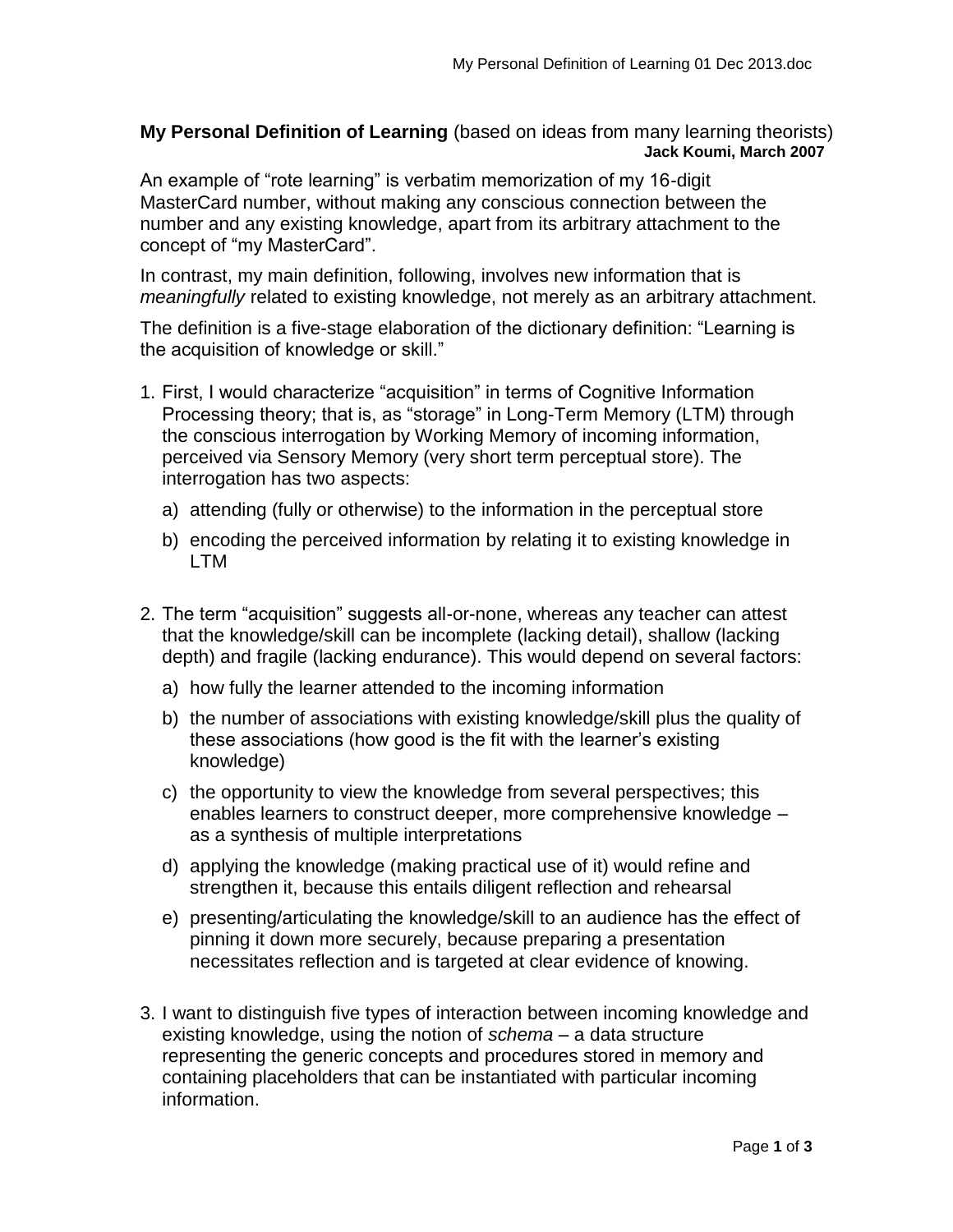- a) Assimilating facts = remembering information that has been instantiated within an existing schema.
- b) Modifying a schema to be more consistent with experience (accommodating new information).
- c) Creating a new schema that is analogous to an old one.
- d) Creating a new schema, not by analogy, but rather as an innovative construction that serves to accommodate some novel items of information.
- e) Creating a new schema that subsumes two or more old ones.
- **4.** Concerning the *type of knowledge* that is learned and the *cognitive processes* that the learner can now apply to each type, a useful tabulation is the Anderson and Krathwohl (2001) revision of Bloom's taxonomy of learning outcomes, as summarized in Krathwohl, D.R. (2002) *A Revision of Bloom's Taxonomy: An Overview,* in THEORY INTO PRACTICE 41 4, College of Education, The Ohio State University. Retrieved Feb, 2013 [http://www.unco.edu/cetl/sir/stating\\_outcome/documents/Krathwohl.pdf](http://www.unco.edu/cetl/sir/stating_outcome/documents/Krathwohl.pdf) :

|                        |            | Knowledge dimensions |          |            |               |
|------------------------|------------|----------------------|----------|------------|---------------|
|                        |            | Facts                | Concepts | Procedures | Metacognition |
| Cognitive<br>processes | Remember   |                      |          |            |               |
|                        | Understand |                      |          |            |               |
|                        | Apply      |                      |          |            |               |
|                        | Analyze    |                      |          |            |               |
|                        | Evaluate   |                      |          |            |               |
|                        | Create     |                      |          |            |               |

This taxonomy serves to refine my earlier description (in items 2 and 3) of *acquisition of knowledge*. On the other hand the taxonomy itself could also be refined by the observation in item 2 that knowledge acquisition can be *incomplete*, *shallow* and *fragile*. Hence the two-dimensional taxonomy could be usefully enhanced by appending three further dimensions: *completeness*, *depth* and *endurance*.

5) A final progression of the definition embraces constructivism, which asserts (roughly speaking) that knowledge is not passively received but actively built up by the learner, who selects information and organizes it in a way that is individually meaningful on the basis of the learner's existing knowledge. This results in a knowledge structure/schema that is idiosyncratic in its details, not necessarily corresponding to an external reality. However, most constructivist theorists accept that the schema captures the essence of common knowledge, if only because many embrace Vygotsky's notion that meaning is not solely an individual construction but rather socially negotiated.